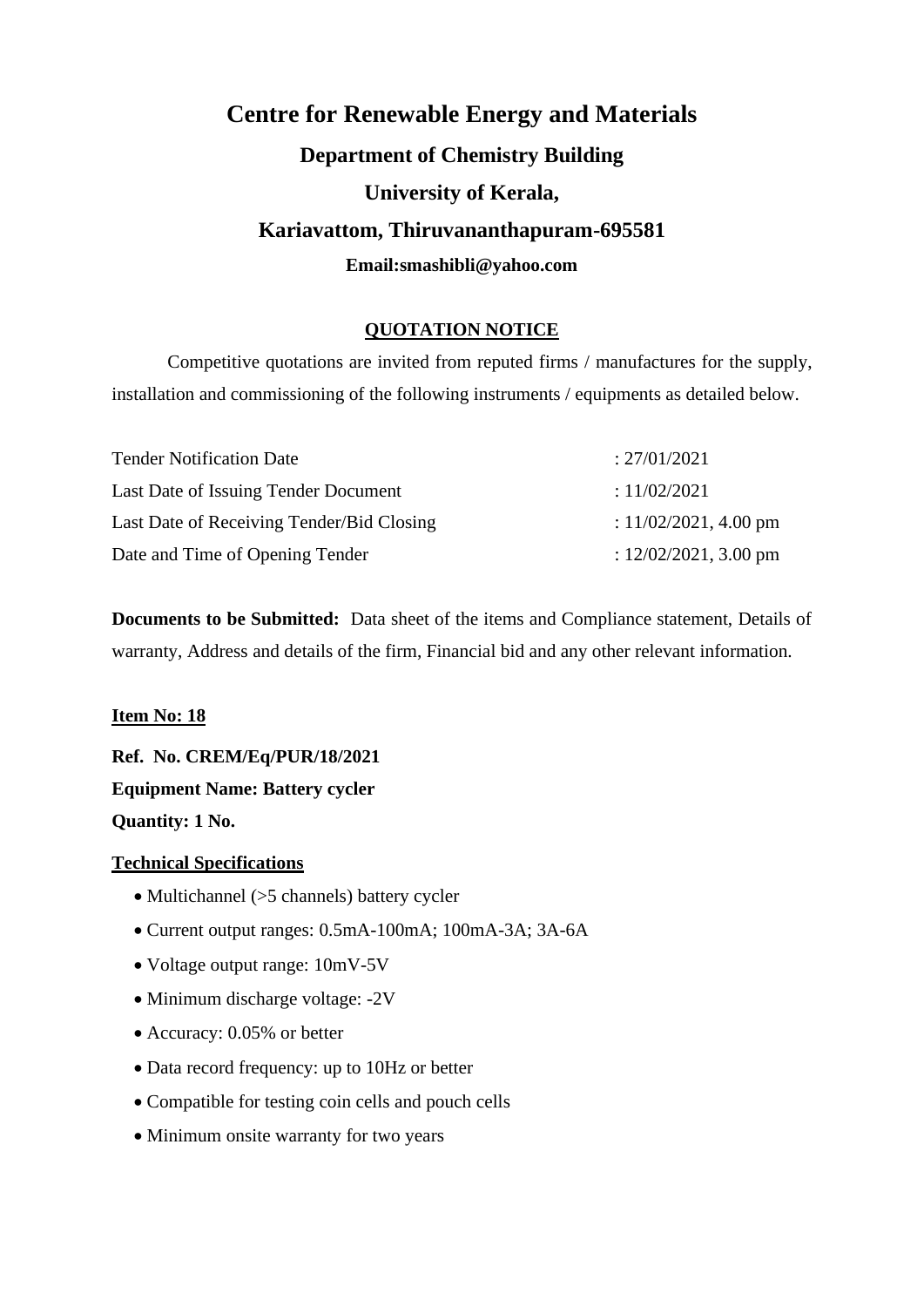**Ref. No. CREM/Eq/PUR/19/2021 Equipment Name: Conductivity meter Quantity: 1 No.**

# **Technical Specifications**

- Digital electrical conductivity meter with conductivity probe having internal temperature sensor
- Electrical conductivity range: 0 to 1999  $\mu$ S/cm, 0.0 to 199.9 mS/cm, 0.0 to 199.9  $\mu$ S/cm, 0.00 to 19.99 mS/cm
- Electrical conductivity resolution 0.1  $\mu$ S/cm, 1  $\mu$ S/cm, 0.01 mS/cm, 0.1 mS/cm
- Accuracy of  $\pm 1\%$  FS or better
- Automatic temperature compensation (in an environment of 0 to 50 °C or better)
- Built-in probe holder and solution holders
- Minimum one year warranty

# **Item No: 20**

### **Ref. No. CREM/Eq/PUR/20/2021**

# **Equipment Name: Online UPS (5 KVA - 120 VDC) with batteries Quantity: 1 No.**

- CAP/VDC: 5 KVA / 120 V
- Input Voltage range: 160V-270V
- Output Voltage:  $200-250V \pm 1\%$
- LCD Display for: Input & Output Voltage, Battery Voltage, Output load % & Frequency, Battery low, Over load
- Indications for: Mains on, Inverter on, Battery low, Over load, Trip
- Alarms: Battery low, Output overload & short-circuit
- Protections against: Over load, Input low & high, Input surge, Battery low & high, Output short-circuit
- 12 V-42 Ah SMF-VRLA batteries compatible with UPS: 10 Nos
- Minimum warranty for two years (for both UPS and batteries)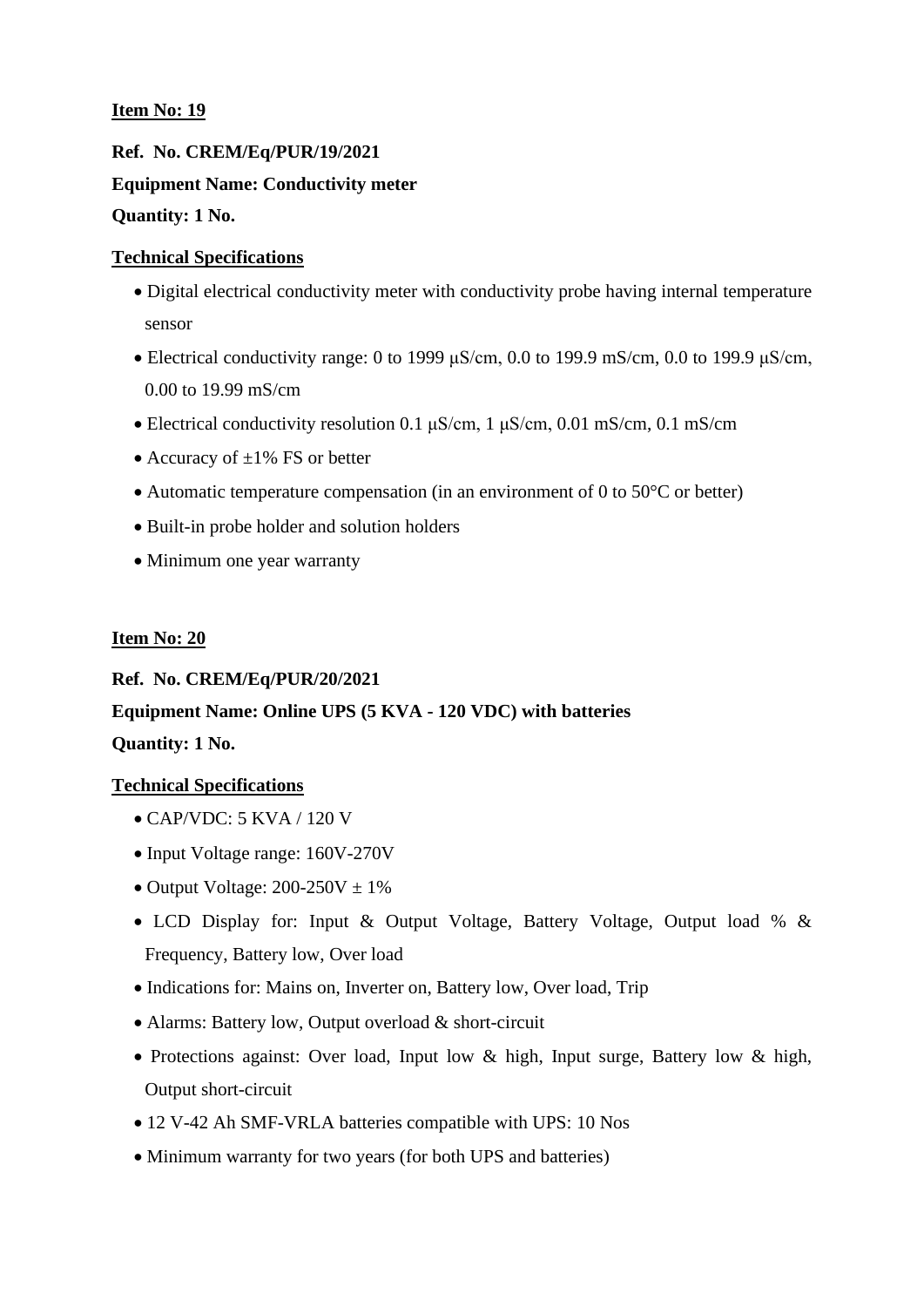**Ref. No. CREM/Eq/PUR/21/2021 Equipment Name: Coin cell crimper machine Quantity: 1 No.**

# **Technical Specifications**

- Hydraulic crimping machine
- Working pressure 80-100 kg/cm<sup>2</sup>

### **Item No: 22**

# **Ref. No. CREM/Eq/PUR/22/2021**

# **Equipment Name: Film coater machine (for battery electrode coating)**

# **Quantity: 1 No.**

### **Technical Specifications**

- Coating Speed: 0-100 mm/s
- Film Width:  $>100$  mm
- Coating thickness of applicator: 0.01~3.5mm

# **Item No: 23**

# **Ref. No. CREM/Eq/PUR/23/2021 Equipment Name: Ball mill machine**

**Quantity: 1 No.**

- Ball milling tank volume: 50 ml x 4 or 100 ml x 4
- Max continuous working time: 72 hours
- Rotation speed: 0-900rpm
- Zirconia grinding balls
- Material: Wet or Dry, free flowing
- Output material size: Min 0.1um
- One year warranty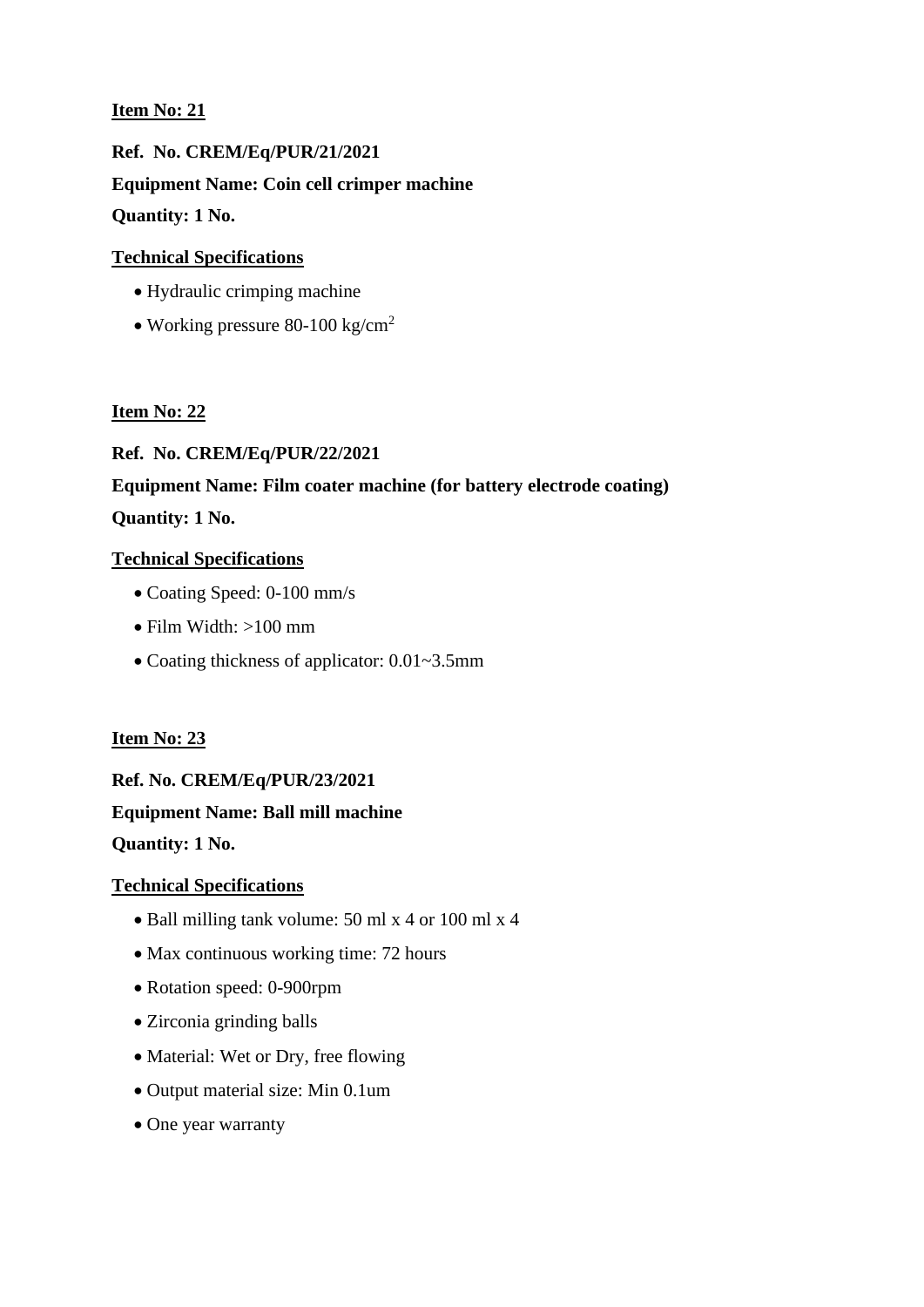# **Ref. No. CREM/Eq/PUR/24/2021**

# **Equipment Name: Battery electrode sheets calendering machine (Electric roller press) Quantity: 1 No.**

#### **Technical Specifications**

- Roller diameter: 96mm
- Roller width: 100mm
- Programmable roller press with digital temperature display

#### **Item No: 25**

#### **Ref. No. CREM/Eq/PUR/25/2021**

#### **Equipment Name: Muffle furnace with programmable controller**

#### **Quantity: 1 No.**

#### **Technical Specifications**

- Maximum Working Temperature: ~1700°C
- Digital display
- Programmable temperature controller with ramping, cooling and dwelling steps
- Temperature control accuracy of  $\pm 1$  °C
- Built-in over-temperature alarm and thermocouple failure alarm
- Gas fitting & exhaust
- One year warranty

#### **Item No: 26**

#### **Ref. No. CREM/Eq/PUR/26/2021**

### **Equipment Name: Digital ceramic-top hot plate stirrers**

#### **Quantity: 1 No.**

- Ceramic heating plate with dimension of 180 x 180 mm
- Heating temperature control from room temperature to 550 °C or better
- Stirring speed adjustable up to 1500 rpm with a minimum volume of 15 liter
- Digital LED display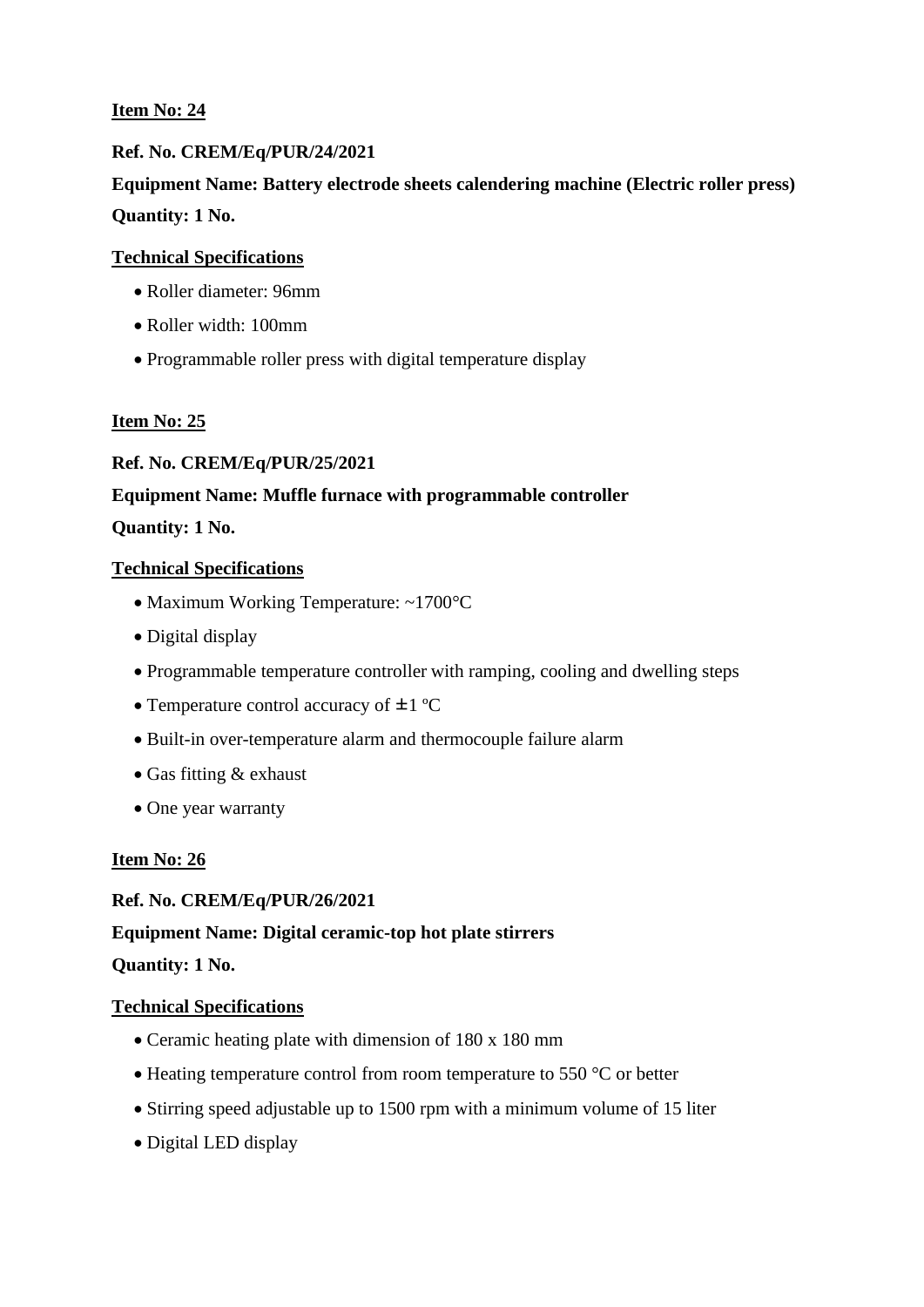# **Ref. No. CREM/Eq/PUR/27/2021**

**Equipment Name: Portable mini Potentiostat with compatible electrodes Quantity: 1 No.**

# **Technical Specifications**

- Voltage range:  $\pm 2$  V or better
- Voltage resolution: 1 mV
- Maximum current range:  $\pm 2$  mA or better
- Current measurement: 2 nA to 200 µA or better
- Current resolution: 0.1% of the current measurement range
- Operating software and interface cables
- Compatible reference and counter electrodes with connecting cables
- Compatibility for current measurement techniques such as Linear Sweep Voltammetry, Cyclic Voltammetry, Square Wave Voltammetry, Differential Pulse Voltammetry, Amperometry and Pulsed Amperometry

### **Item No: 28**

**Ref. No. CREM/Eq/PUR/28/2021 Equipment Name: Metal cutting mitre saw Quantity: 1 No.**

- Type : Compound Slide Mitre Saw
- Saw Blade Diameter: >300mm
- Blade Speed: 1900- 3800 RPM or better
- Suitable for MS, SS, Aluminium
- Spare blades: 2 Nos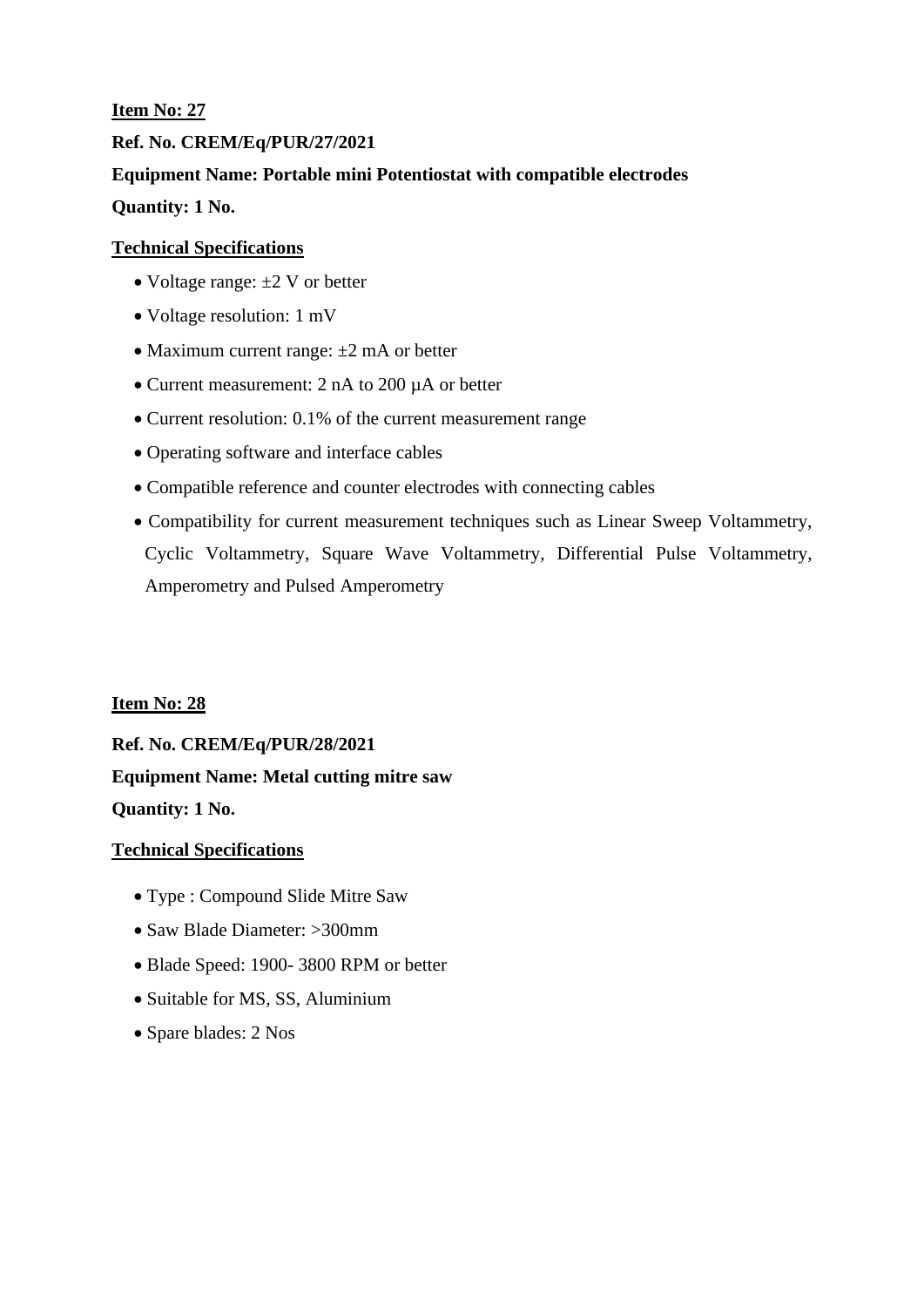**Ref. No. CREM/Eq/PUR/29/2021 Equipment Name: Pump assisted filtering system for plating chemicals Quantity: 1 No.**

**Technical Specifications**

• Capacity: 40LPM

**Item No: 30**

**Ref. No. CREM/Eq/PUR/30/2021 Equipment Name: Pump assisted filtering system for plating chemicals Quantity: 1 No.**

**Technical Specifications**

• Capacity: 50LPM

#### **Item No: 31**

#### **Ref. No. CREM/Eq/PUR/14/2021**

**Equipment Name: Pump assisted filtering system for plating chemicals Quantity: 1 No.**

#### **Technical Specifications**

• Capacity: 60LPM

**Tender Inviting Authority**: Director, Centre for Renewable Energy and Materials, University of Kerala, Kariavattom Campus, Thiruvananthapuram, Kerala-695581.

#### **Terms and Conditions**

1. Incomplete & conditional quotations and quotations received after the due date will be summarily rejected without assigning any reasons thereof.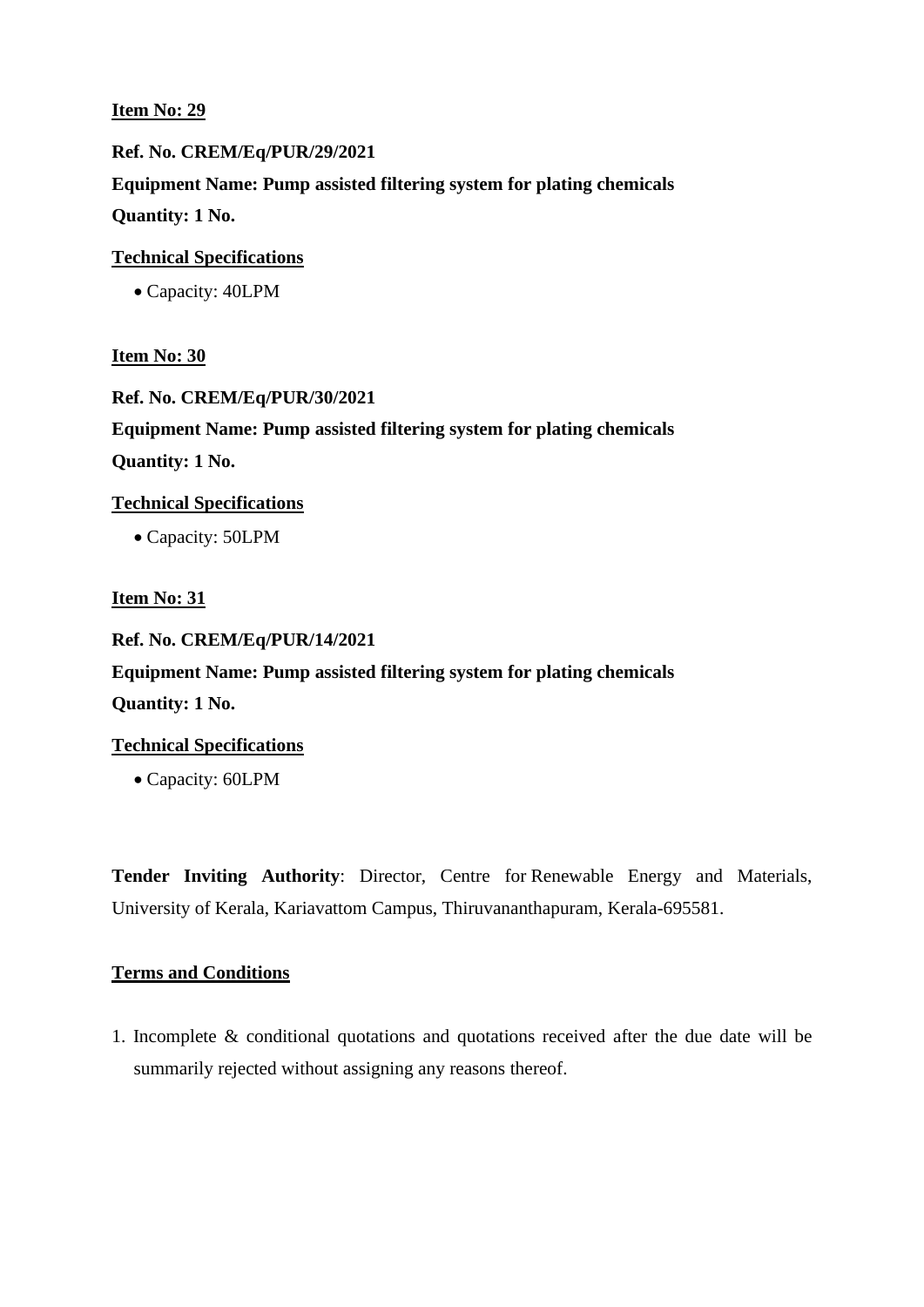- 2. The Bidder shall quote the price in clear terms and the specification of products. The rates quoted must be inclusive of all taxes, cost of supply at the site, warranty and installation charges etc.
- 3. The price should be quoted only in Indian rupees. The bid shall be typed and signed by the bidder.
- 4. All the documents mentioned above shall be submitted without fail.
- 5. **Validity:** The Bid will be valid for 90 days from its date of opening. Further extension can be done by mutual consent.
- 6. **Delivery:** The item should be delivered at the Centre for Renewable Energy and Materials, University of Kerala, Kariavattom Campus.
- 7. **Installation and commissioning**: The items shall be installed and commissioned at the Centre for Renewable Energy and Materials, University of Kerala, Kariavattom Campus. All incidental expenses should be borne by the supplier.
- 8. **Payment:** The University will release the payment only after inspecting the equipment and satisfy that the supply is as per the requirements. The payment will be made after successful completion of the supply and producing invoice in duplicate.
- 9. **Warranty/Guarantee:** The supplier shall guarantee to repair/replace the items or its part if found defective within the warranty period. The entire expenditure for repair/ replace of the item in this regard shall be borne by the supplier.
- 10. **Service facility**: Supplier should mention their details of service setup and manpower in Trivandrum who are responsible for after sales service.
- 11. In case of the dispute arises, the decision of University authority shall be final and binding on bidders.